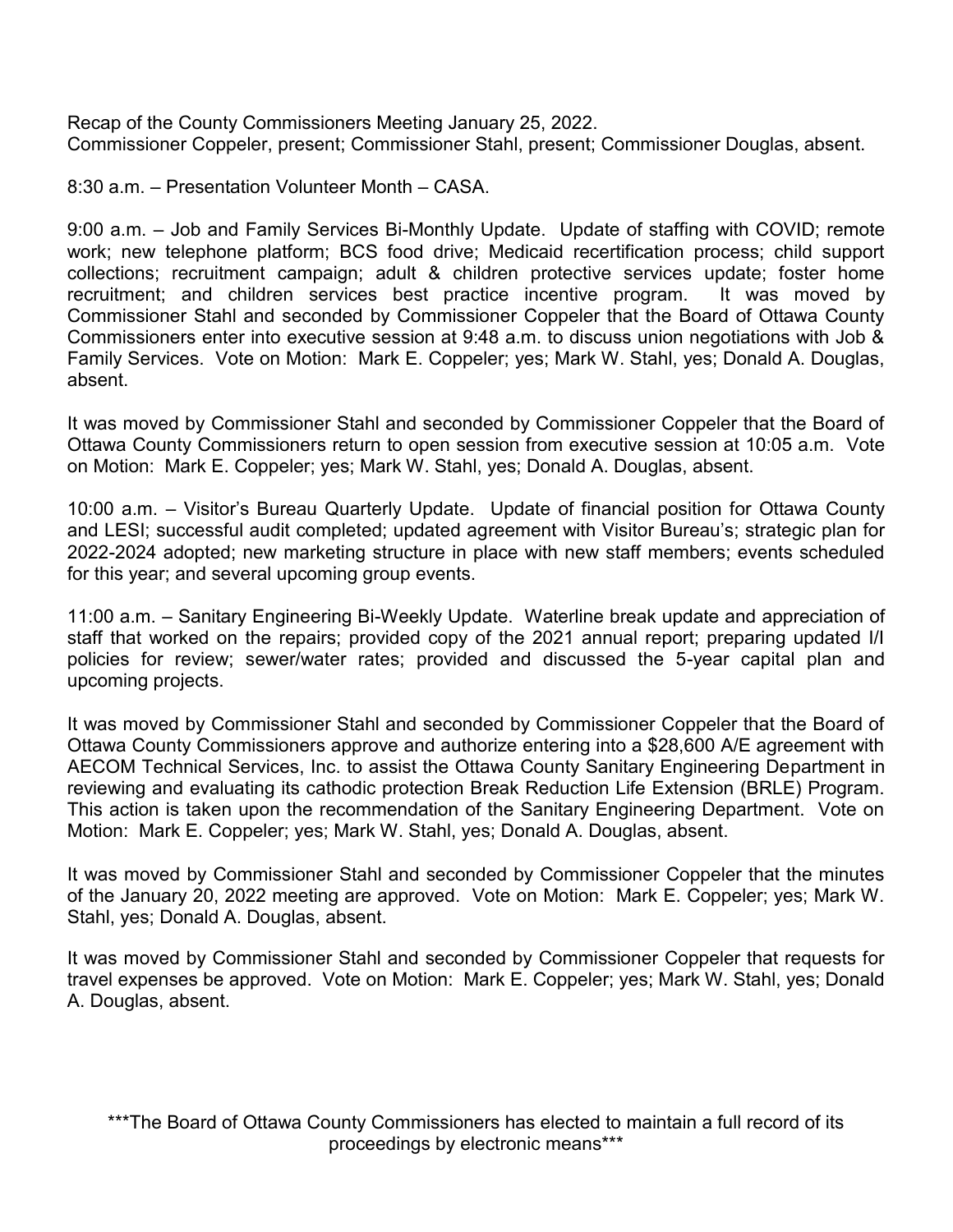It was moved by Commissioner Stahl and seconded by Commissioner Coppeler that the Board of Ottawa County Commissioners accept the letter of resignation from Margaret Osborne, Executive Director of the Family & Children First Council, effective February 9, 2022. Vote on Motion: Mark E. Coppeler; yes; Mark W. Stahl, yes; Donald A. Douglas, absent.

It was moved by Commissioner Stahl and seconded by Commissioner Coppeler that the Board of Ottawa County Commissioners request the County Auditor to establish a fund for the Sheriff's Office titled "2022 ODNR Marine Patrol." This fund is being established per the O.R.C. Section 5705.09 (F). This action is taken upon the request of the Sheriff's Office Director of Finance. Vote on Motion: Mark E. Coppeler; yes; Mark W. Stahl, yes; Donald A. Douglas, absent.

It was moved by Commissioner Stahl and seconded by Commissioner Coppeler that the Board of Ottawa County Commissioners authorize the signing of Change Order #1 for the Hazard Mitigation Grant Assistance Agreement for property located at 79 Bertchen Street in Port Clinton. This change order is an increase of \$2,350 and is due to a change in the garage door and location level of electrical outlets. The contract price including this change order is \$146,775 with the homeowner's responsibility remaining at 12.5%. This action is taken upon the recommendation of the Director of the Emergency Management Agency. Vote on Motion: Mark E. Coppeler; yes; Mark W. Stahl, yes; Donald A. Douglas, absent.

It was moved by Commissioner Stahl and seconded by Commissioner Coppeler that the Board of Ottawa County Commissioners authorize the president of the Board to sign Change Order No. 2 with the Ottawa County Board of Health, contractor for the 60+ Nursing Assessment Program. The amount of the change order is an increase of \$2,092.00 and is due to adding an additional month for clinics. New contract price including this change order is \$30,525.00. This action is taken upon the recommendation of the Director of the Regional Planning Commission. Vote on Motion: Mark E. Coppeler; yes; Mark W. Stahl, yes; Donald A. Douglas, absent.

It was moved by Commissioner Stahl and seconded by Commissioner Coppeler that the Board of Ottawa County Commissioners set a bid opening date of February 15, 2022 at 11:00 a.m. at which time bids received will be opened for the Pavement Rehabilitation of various county roads. This action is taken upon the recommendation of the County Engineer. Vote on Motion: Mark E. Coppeler; yes; Mark W. Stahl, yes; Donald A. Douglas, absent.

It was moved by Commissioner Stahl and seconded by Commissioner Coppeler that the Board of Ottawa County Commissioners set a bid opening date of February 15, 2022 at 11:15 a.m. at which time bids received will be opened for the Fostoria Road CR#2 Rehabilitation Project. This action is taken upon the recommendation of the County Engineer. Vote on Motion: Mark E. Coppeler; yes; Mark W. Stahl, yes; Donald A. Douglas, absent.

It was moved by Commissioner Stahl and seconded by Commissioner Coppeler that the Board of Ottawa County Commissioners set a bid opening date of February 17, 2022 at 11:00 a.m. at which time bids received will be opened for the replacement of bridge OTT-CR213-3.80 Nissen Road over Packer Creek. This action is taken upon the recommendation of the County Engineer. Vote on Motion: Mark E. Coppeler; yes; Mark W. Stahl, yes; Donald A. Douglas, absent.

\*\*\*The Board of Ottawa County Commissioners has elected to maintain a full record of its proceedings by electronic means\*\*\*